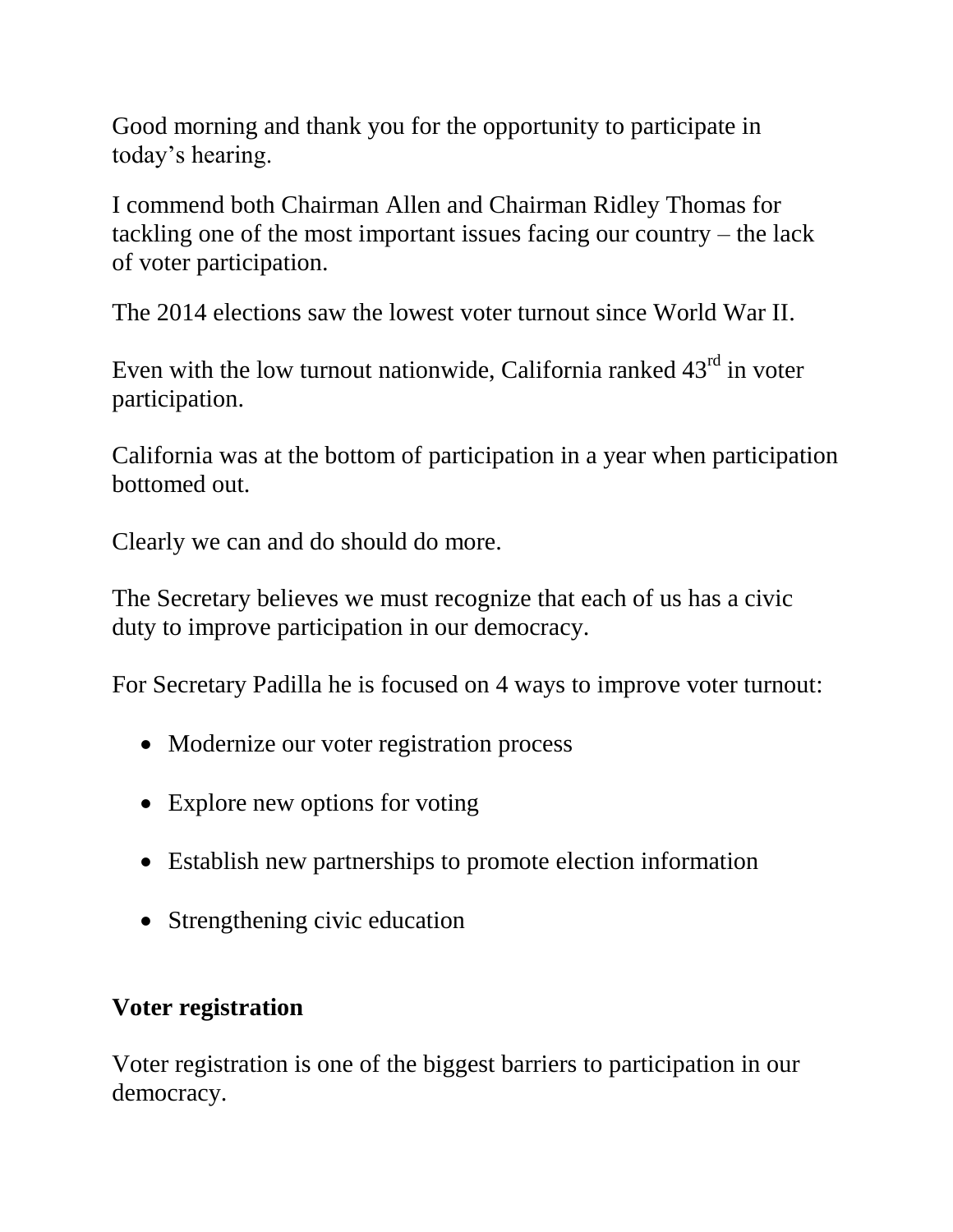20 years ago the National Voter registration Act or Motor Voter was enacted by Congress.

The law begins with Congressional findings that:

- The right of citizens to vote is a fundamental right.
- It is the duty of federal, state, and local governments to promote the exercise of that right to vote.

The first purpose of the Act is to to establish procedures that will increase the number of eligible citizens who register to vote in elections for Federal office

These findings and purpose remain true today in 2015.

This is why, yesterday, Secretary Padilla announced his support of Oregon's law to modernize Motor Voter.

A new, enhanced Motor Voter law would strengthen our democracy. It would be a game changer.

There are nearly 7 million eligible but unregistered voters in California, ranking our state 38th in voter registration.

A new, modern Motor Voter would utilize our 21st century electronic data technologies to make voter registration easier, more convenient and more efficient.

This change may not happen overnight, but if we are serious about increasing voter turnout, we should follow Oregon's lead and commit ourselves to registering as many California citizens as possible.

The new Oregon law will register citizens to vote or update their registration when they get or renew a driver's license.

Specifically, the new Oregon Law: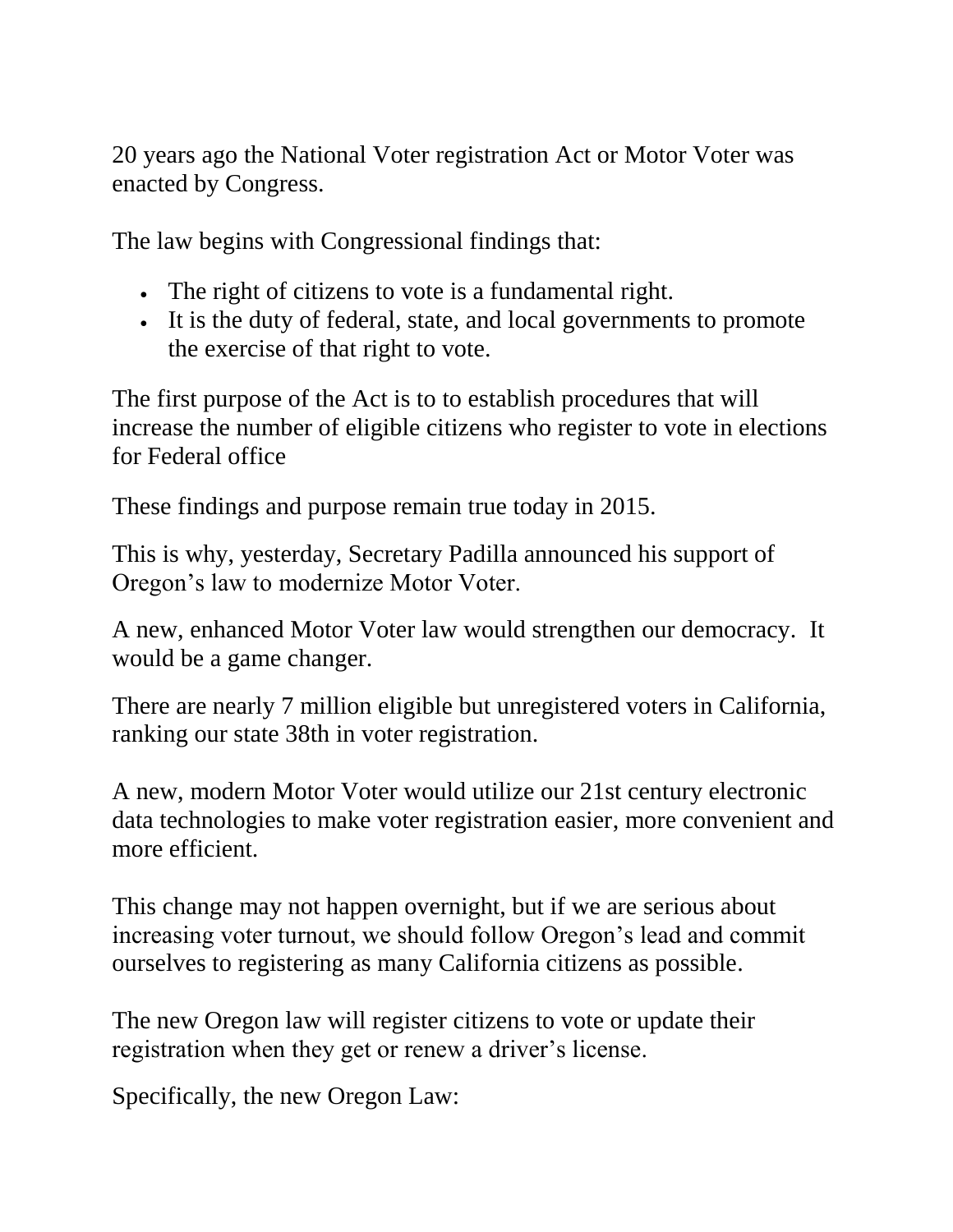- Directs Oregon Department of Transportation to provide Secretary of State (SOS) with electronic records containing legal name, age, residence and citizenship information and electronic signature of each person who may qualify as voter.
- Directs SOS to register as voter each nonregistered person who is qualified to vote and to notify persons on how to decline registration and how to select political party affiliation.
- Protects voter registration information for persons registered to vote who are under 18 years old.

The Secretary is prepared to work with the legislature to craft California's version of the law.

### **Voting Options**

Secreatary padilla is also focused on exploring modern options for voting.

There are states we can learn from.

This May, Secretary Padilla will be visiting Denver, Colorado during their municipal elections to see what we can learn from their modernized election system.

Colorado ranked  $3<sup>rd</sup>$  in voter turnout in 2014 – so there likely lessons to learn from them. (54.5% turnout of eligible voters compared to 30.1% in CA)

Colorado has

- full, same day registration.
- vote centers.
- e-pollbooks.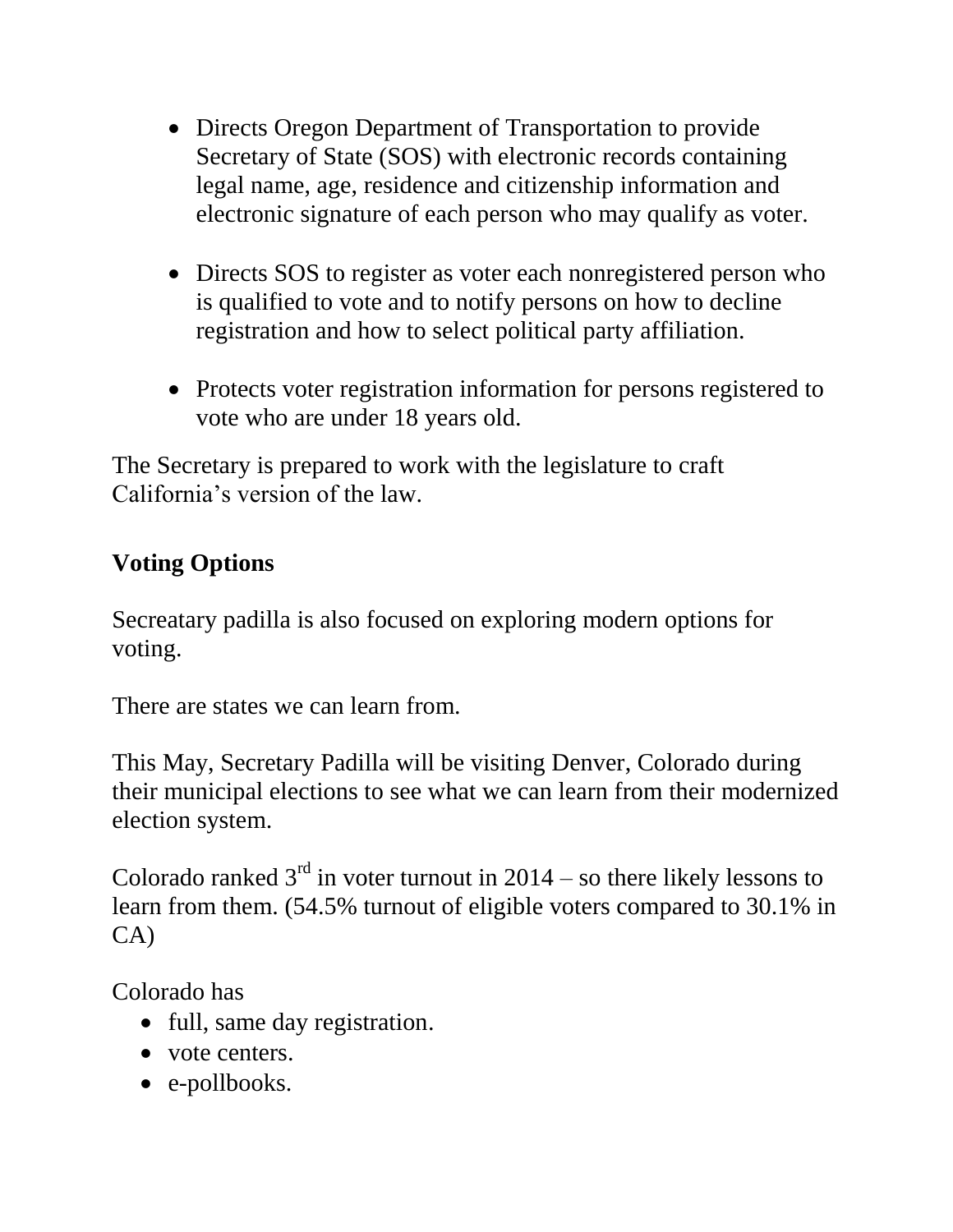- ballot on demand.
- and they mail every registered voter a ballot.

Colorado's Vote centers allow any voter in a county to cast a ballot at any vote center.

They no longer connect voters to specific polling places.

Colorado's same day registration allows any eligible voter to show up to a voter center, register to vote or change an address and cast a full ballot.

Their e-pollbook system allows them, in real time, to verify registration and if they have cast a ballot.

Colorado also mails every registered voter a ballot pre-paid. If they lose their ballot, or decide to vote in person they may go to any vote center and cast a ballot in person.

We will learn more details on the trip and will bring back ideas and options for California.

# **Partnerships**

In the spirit of reminding everyone of the civic responsibility to keep our democracy strong, Secretary Padilla will be reaching out to

- media,
- transit authorities.
- Silicon Valley,
- government agencies,
- community organizations,
- private foundations,
- and others.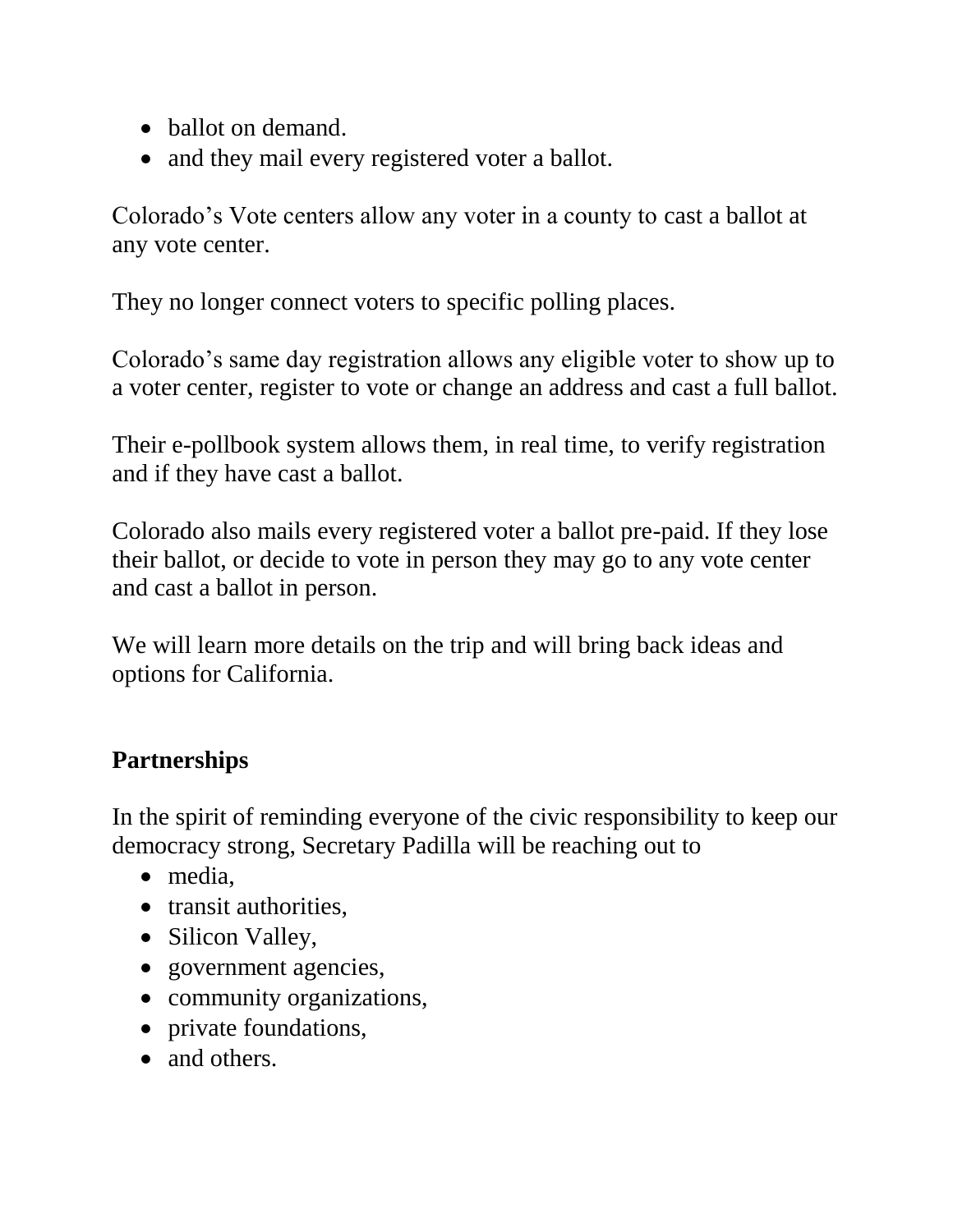We will ask newspapers to fulfill their civic responsibility and place on the front page of the paper elections information and deadlines.

We will ask them to include important voting information in any story they write about an election – the date of the election, registration deadlines, and links.

We won't just be reaching out to newspapers, but also radio, television, cable and Internet providers and build a media coalition to make voting information ever-present.

We will be reaching out to social media companies like Facebook, Google, Twitter and others to do their part to help motivate people to vote.

In fact, Google has taken the lead with their Voting Information Project, which is a partnership with the Pew Charitable Trusts. VIP helps voters online by finding answers to some of the most common election questions;

- Where's my polling place?
- What's on my ballot?
- How do I vote?

We also want to work with groups like the League of Women Voters Rock the Vote and Maplight who are working on new ways to consolidate and distribute candidate and proposition information from President all the way to dog catcher.

We will work with our Department of Transportation to use our digital Freeway Signs to post election information and deadlines. The signs are used to make us aware of the drought in our state. What about the drought at our polls?

Assemblymember Alejo has introduced legislation on this issue, AB 400 – which the Secretary strongly supports.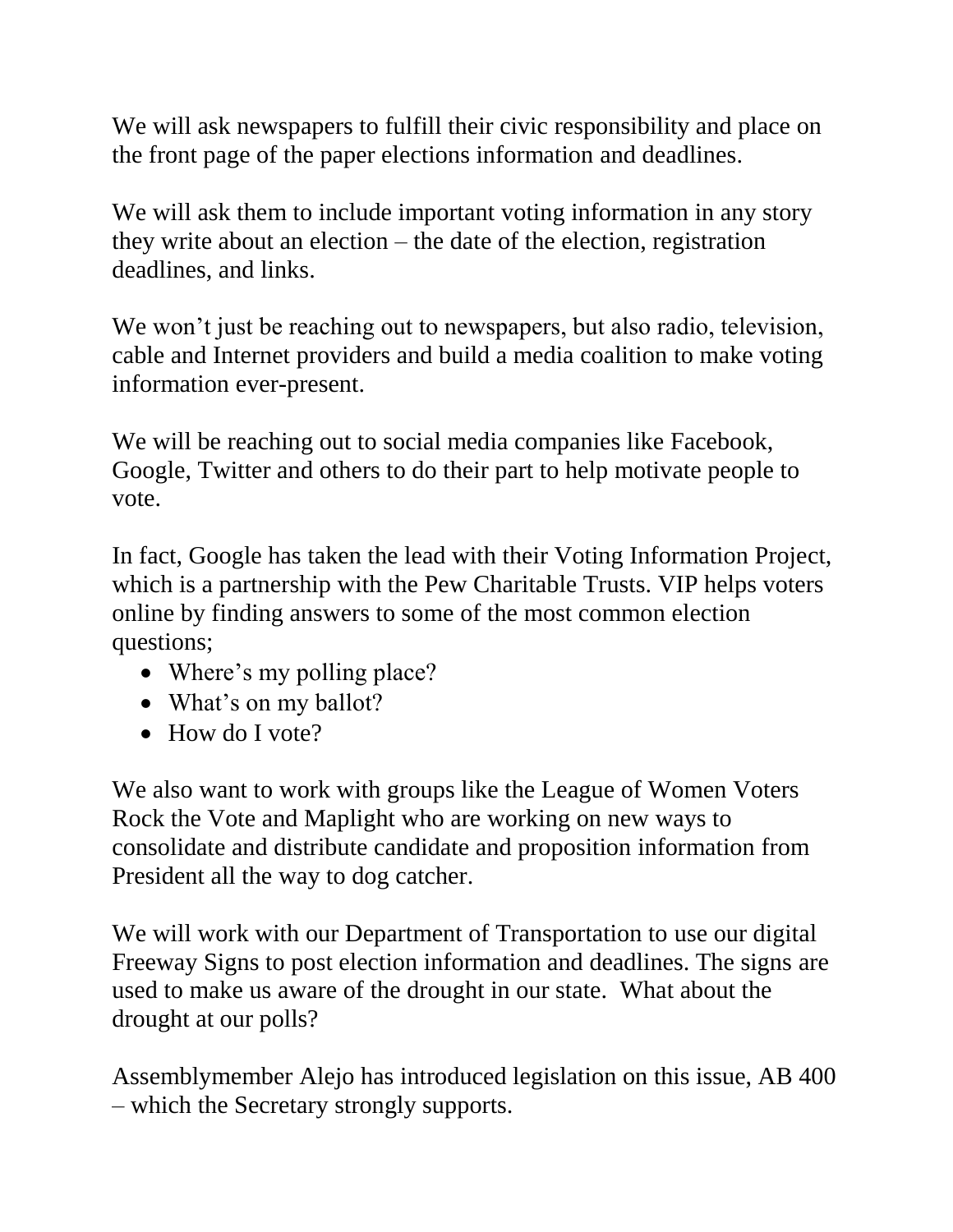We will work with public transportation agencies to post election information on buses, rail, transit stops, and more. We should use the idle time on mass transit to reach potential voters with signage and video.

#### **Civic Education**

One of the toughest parts of increasing turnout is addressing the attitude that a vote doesn't mean anything.

I can sit here and go through the list of close elections just last year, but apathy towards civic engagement goes deeper than that.

The Secretary wants to focus attention on civic engagement in K-12 and college when youth are developing their habits and behavior.

In 2014 an 18 or 19 year-old was more like to be arrested than vote in a statewide election. (Paul Mitchel)

8.2 percent of eligible California youth cast a ballot in the 2014 November election. (Mindy Romero)

In California, a survey of 2,366 high school seniors revealed that just 60 percent could correctly answer questions designed to test their knowledge of current political issues and the structures and functions of government. (Taskforce on K-12Civic Ed)

Less than half of California high school seniors participating in the same survey viewed being actively involved in state and local issues as their responsibility. (Taskforce on K-12Civic Ed)

We need engage young people earlier and more often and develop lifelong habits of voting and interest in civics.

To start, the Secretary wants to strengthen voter registration at our schools and colleges.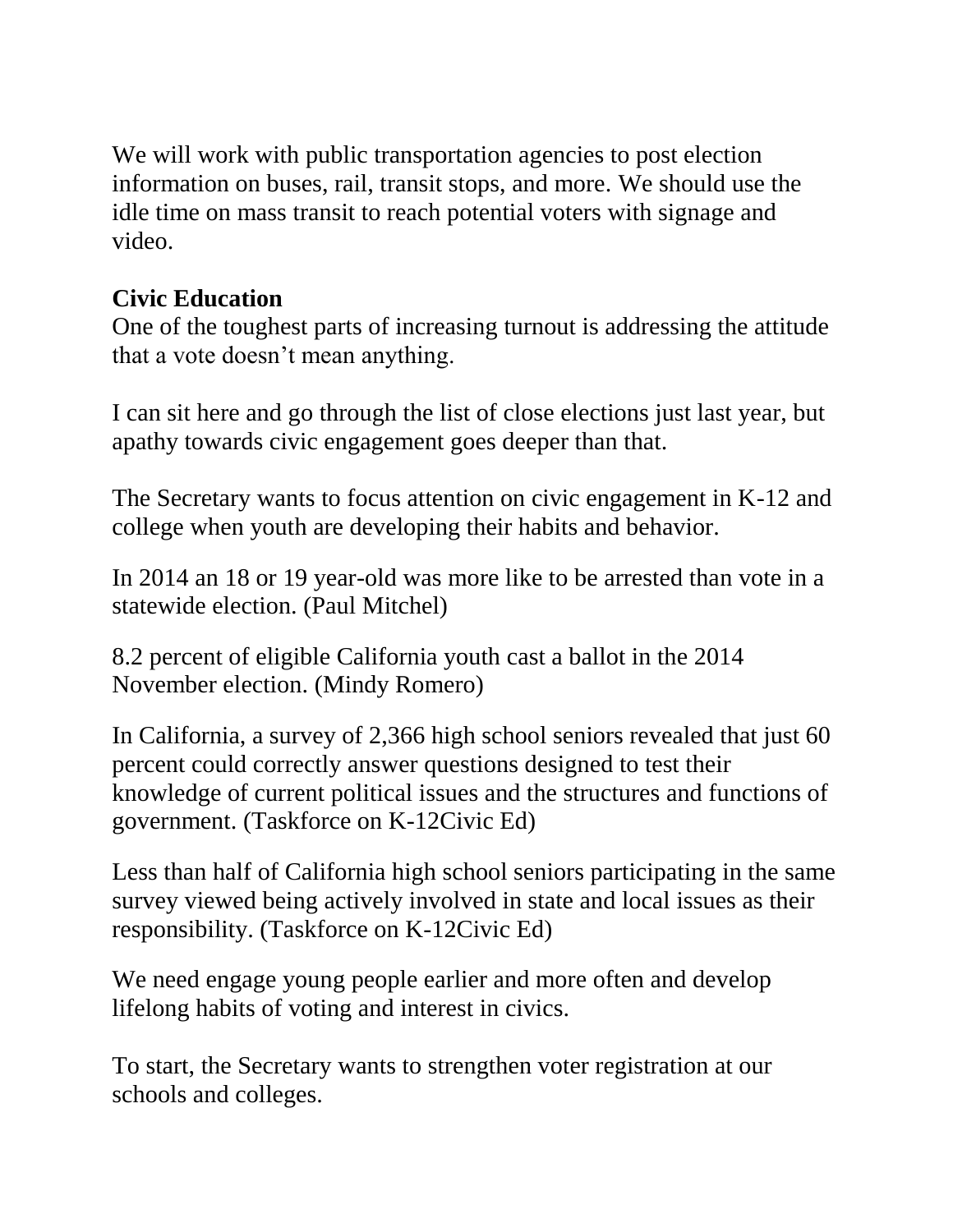High schools and colleges are required to offer voter registration under California's Student Voter Registration Act.

Over the past 3 years there has been a significant decline in student voter registration.

Online registration hit 23,000 in 2012 (its first year), but declined to 9700 in 2014.

In 2012 the Secretary of State received 11,000 paper forms, and only 2500 in 2014.

To improve these numbers, we're looking at Ohio, Tennessee, and Maine where they designated high schools as voter registration agencies under the National Voter Registration Act.

Maryland, New Mexico, New York, Oregon, Virginia, and West Virginia have used that same authority to designate their public universities as voter registration agencies.

The Secretary also recently attended a Voter Registration Day at the Met High School here in Sacramento. The event was part of a month's long program to educate students about the voting process.

The best part? It was initiated and ran by the students themselves.

The Sacramento County Registrar of Voters, Jill Lavine, worked with the students to organize the event. She said it was one of their most successful voter registration events.

We want to use models like these and promote them statewide.

We will also work with the Taskforce on K-12 Civic Learning led by our Chief Justice and Superintendent of Public Instruction, to promote youth participation.